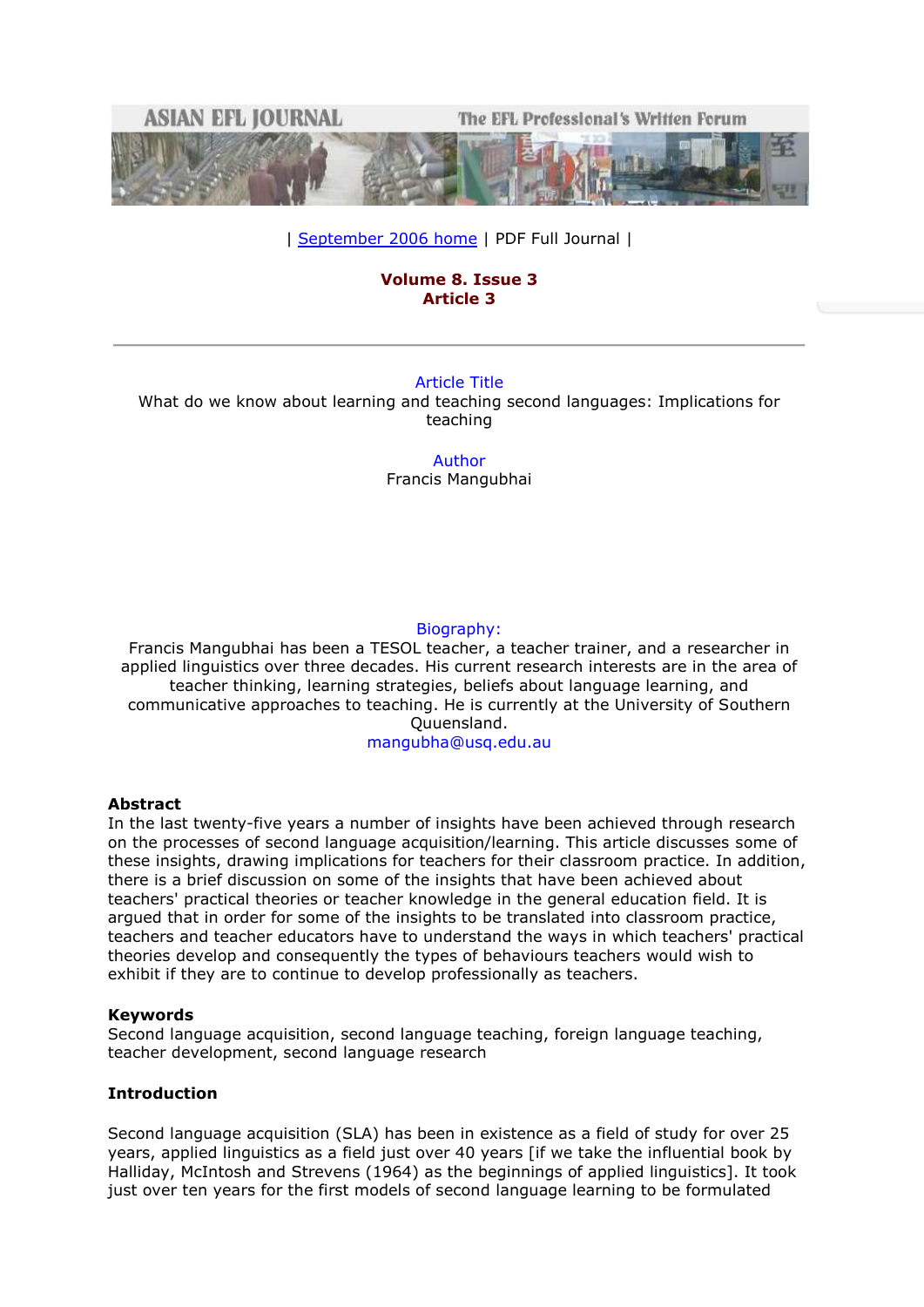(Krashen, 1979; Schumann, 1978a, 1978b) including a neurofunctional explanation of second language learning (Lamendella, 1997). Of these models, the Monitor Model became eventually known as the Input Hypothesis (Krashen, 1985, 1991, 1994) and the Acculturation Model has continued to be used as an explanation for second language learning in certain contexts (Schumann, 1986).

These models of second language learning arose out of the research that had taken place up to that point and they in turn led to further research. Krashen's ideas as embodied in the Monitor Model, which eventually became the Input Hypothesis, have been described as "bold" and "brash" (Brown, 2000), but at the same time Brown has acknowledged that the ideas "have spurred many a researcher to look very carefully at what we do know, what the research evidence is, and then in the process of refutation to propose plausible alternatives" (p. 281).

This article looks at our current state of knowledge regarding second language acquisition/learning and discusses some insights that have been offered by research. It also looks very briefly at some insights from research into teacher knowledge and teachers' practical theories of teaching and suggests how these insights might be used to ensure that insights from research on SLA are translated into classroom practice more effectively.

Before beginning with these insights, a word of caution is necessary. These insights are what have seemed to me to be compelling and may not be accepted by other researchers as such. (In this respect, readers might like to read Harrison and Gough (1996), a conversation between the two authors on what makes a piece of research compelling for one person but not another.) Others have blazed a trail already and if there is anything new in this article, it is because I stand on the shoulders of these giants (e.g., R. Ellis, 2005; Lightbown, 1985b, 2000).

# **Insight 1: Adults and adolescents can 'acquire' a second language.**

The focus of this insight is the word "acquisition" in the sense that Krashen (1982) has used it in distinguishing it from the term 'learning'. Acquisition is non-formal, subconscious way of picking up a second language through exposure to it. It therefore refers to implicit knowledge, rather than explicit knowledge, such as, that in Spanish one can omit the subject if it is easily recoverable from the context. The term has generally been associated with children learning their first language in contexts that are informal, meaningful and not planned (for language tuition purposes). The term, however, is not completely unproblematic when it is used in research contexts. A second language (SL) learner might in one context say "I don't know", a perfectly acceptable English utterance, while in another come out with this utterance: "No can play today". Can one say that this learner has acquired negation in English on the basis of one correct utterance? Or does the negation have to be used correctly in fifty percent of the cases? Or 80 percent? Or 90 percent? Myles, Mitchell and Hooper (1998), for example, show how learners of French in schools learn language chunks, such as, Je ne sais pas (= I don't know) for communication purposes and yet use less target-like language, such as, Je ne sais pas la magasin (meaning I don't like shopping). The latter is more typical for the level of development in that language. So quite accurate production of language can mask the fact that acquisition of knowledge that should underlie such performance has not yet occurred. Studies that have used different criteria to make a judgement about acquisition thus present problems of comparability.

To return to the insight, the claim is that it is not just children who can acquire a language but adults (including young children and adolescents) can do so also provided there is a large amount of exposure, or input, to use a term used in the SL field. Some evidence for this comes from the early work of Elley and Mangubhai (1983) where children (10-12 years old) learning English as a second language (in a foreign language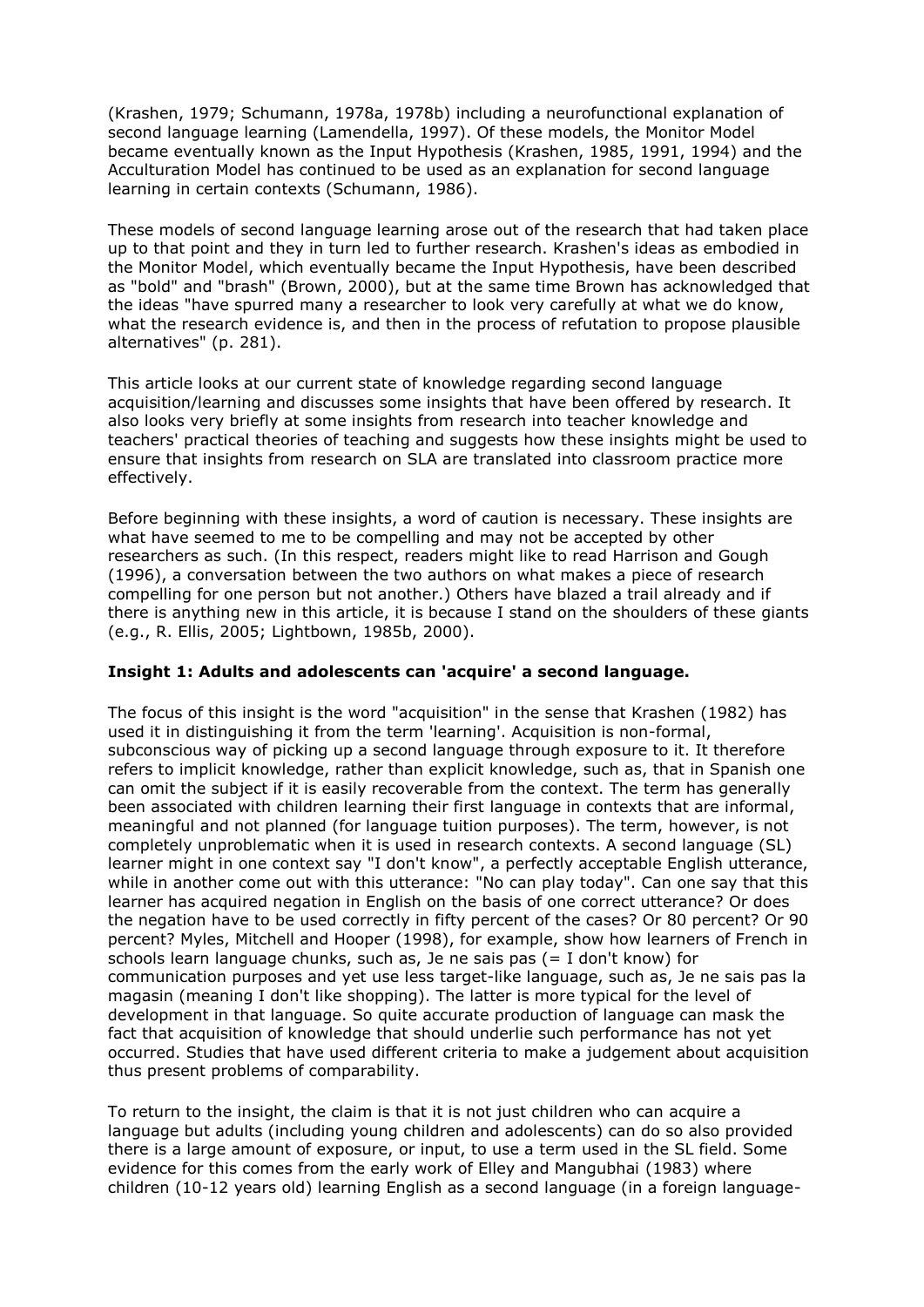like context) were provided with extensive input ("Book Flood") in English through regular reading (20-30 minutes) in the classroom. These children outperformed the control group who did not have this printed input but continued with their structural program for the same duration. The superior language development through extensive reading has been labelled "acquisition" by Krashen (1993b). Further examples of acquisition through reading have been documented in Elley (1991) and Krashen (Krashen, 1993a; 1993b).

While the above provides some evidence for acquisition through input provided via the printed word, rich input through oral as well as printed modes is provided in the immersion programs, of which the most researched are those offered in Canada (see, for example, Genesee, 1987; Swain & Lapkin, 1982).

Another line of research has, however, talked about whether anything can be learned unless it is noticed. One of the earliest writers to talk about noticing in the field of SLA was Schmidt (Schmidt, 1990, 1992; 1993) who has emphasised the importance of noticing in second language learning. While he has acknowledged that there can be acquisition, he has argued that most second language learners learn the second language and hence the concept of noticing is critical in understanding SL development (Schmidt, 2001). His own view is made explicit in a footnote:

My own view is that conscious and unconscious processes probably interact in all domains of language, but that there is little evidence for learning without attention (one reading of 'unconscious) in any of them. (p. 4)

Research has not been able to settle this question definitively and it remains of on-going interest (Ellis, 2002). But Nick Ellis (2005, p. 306) has argued that the "bulk of language acquisition is implicit learning from usage. Most knowledge is tacit knowledge; most learning is implicit; the vast majority of our cognitive processing is unconscious". He does agree with Krashen (1982) that implicit and explicit learning are different, but, unlike, Krashen, he sees a role for explicit instruction and thus he can be seen to subscribe to a weak interface between the two types of knowledges, implicit and explicit.

Most language teachers are unlikely to be overly concerned whether what their students learn is explicit or implicit, except that fluency is better achieved when the language knowledge is more implicit, or has become more implicit. Of greater significance to teachers is the current understanding that generally the amount of second language learning is related to input, however it is provided. Motivating students to frequently watch English videos or listen to audiotapes in English outside formal classroom time is likely to lead to acquisition through substantially increasing the amount of input they would otherwise get.

# **Insight 2: Learners need to focus on form also in order to develop a more complete grammatical repertoire in the second language**

In discussing Insight 1, I mentioned the immersion programs in Canada and their obvious success in teaching a second language, French (quite apart from the discipline curriculum). As evaluations of these programs occurred it became obvious that while students seemed to show a great amount of fluency in the use of French, the range of grammatical structures that were utilised in their communication was limited (Harley & Swain, 1984; Swain, 1985, 1993). This insight, that despite the provision of large amounts of comprehensible input provided in the immersion classrooms many students did not acquire the full range of grammatical structures, led to an assessment of the role of form in immersion classrooms. It led to what is called "form-focussed instruction", defined by Spada (1997, p. 73) as "any pedagogical effort which is used to draw the learners' attention to language form either implicitly or explicitly" .This is a slightly different definition from that of Long (1991) where he talks about 'focus on form'. The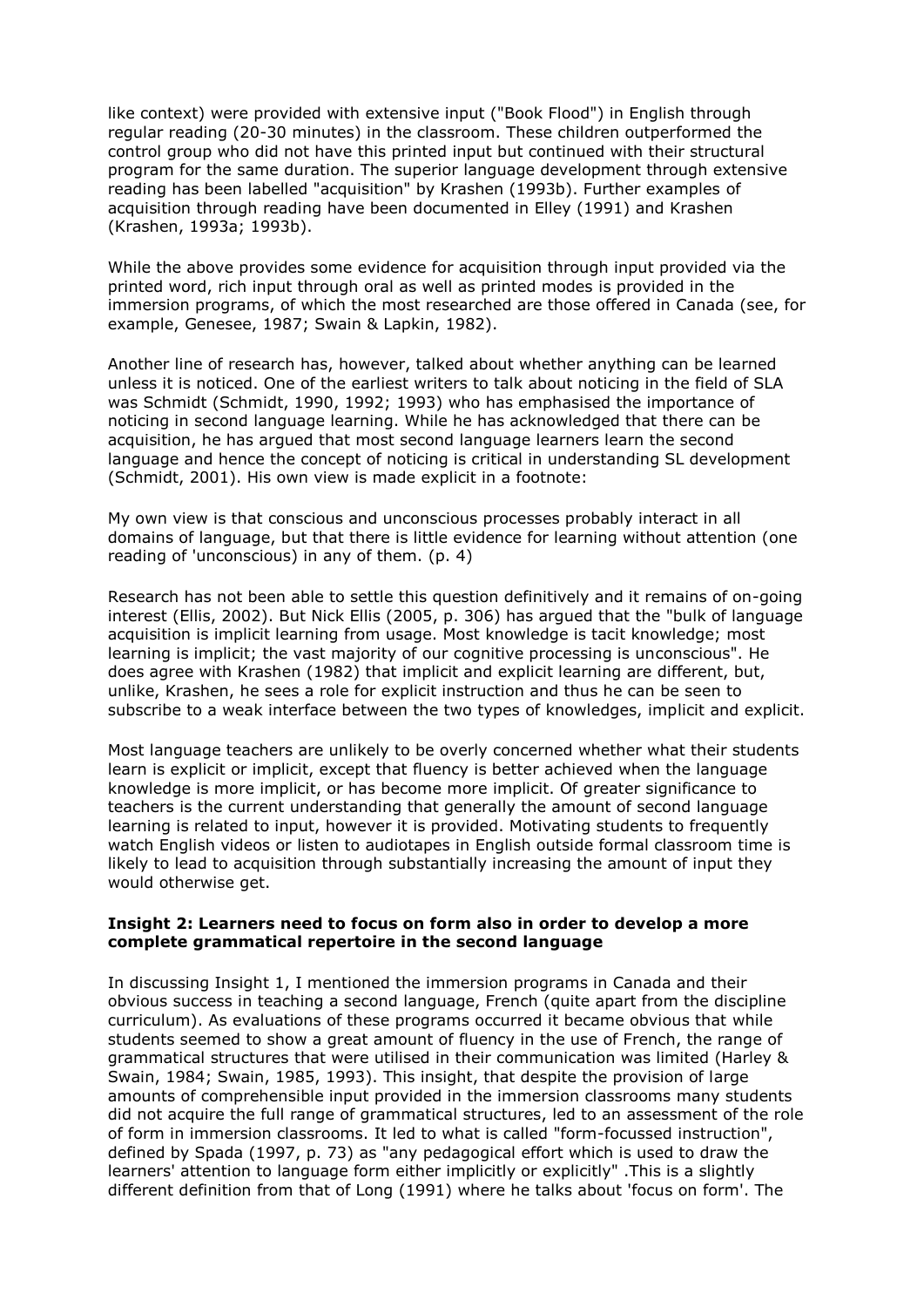critical difference between the two definitions is that Long defines focus on form occurring during meaning-based pedagogical tasks where attention is drawn to language as there is a perceived need rather than the focus occurring in some pre-determined manner. Long reserves the term "focus on form**s**" as referring to the type of grammar teaching that used to be the staple of many foreign language courses: grammar items are introduced and then they are practised either orally or in print. Spada, however, sees form-focussed instruction as an approach that can occur both spontaneously (as in Long sense) and in pre-determined ways, for example, as a means of providing some language prior to its use by students in a more communicative context.

In 'focus on form', in the Long sense, the intended outcome is noticing - the allocation of one's attentional resource at a particular moment to a form (Long & Robinson, 1998). It may occur at a point in a lesson, say group work, where many of the students are making the same type of mistake. A quick lesson on the correct form at that particular instance when students need the form might lead to a greater amount of noticing between what their current knowledge is and where they need to be in order to communicate with grammatical accuracy.

The evidence for the efficacy of 'focus on form' is growing, with learners as young as 7 and 8 (Harley, 1998), in content-based classroom (Doughty & Varela, 1998), and in reviews of focus on form studies (Ellis, 2001, 2002). There are nevertheless some who are still not convinced of its effectiveness (see, for example, Sheen, 2003). Evidence from the immersion studies suggest that form cannot be neglected. It is interesting to note that the book flood studies mentioned previously do not, it seems, show this shortcoming in grammatical development and it is intriguing why this might be so. Mangubhai (2001) explains this by pointing out that many of the book flood studies mentioned in Elley (1991), for example, occurred in countries where there was a tradition of focus on grammar teaching. It is therefore possible, he argues, that as students became better at extracting meanings from the stories they were reading, they had sufficient attentional resources left to devote to some focus on form.

Another related line of research focuses on the need to provide opportunities for comprehensible output. This hypothesis proposes that "through producing language, either spoken or written, language acquisition/learning may occur" (Swain, 1993, p. 159). Earlier, Swain had argued that learners have to be "pushed" to produce comprehensible output that is grammatical accurate and appropriate (Swain, 1985). There are, according to Swain (1993) four ways in which output might play a role in language acquisition/learning: (1) provides opportunities for meaningful practice; (2) could force a learner to move from simply semantic processing to syntactic processing also, (3) provides opportunities for hypothesis testing, and (4) one's output can generate responses from other speakers, feedback that can lead speakers to reprocess their output.

Both lines of research mentioned above emphasise the need to focus on form in addition to focusing on meaning. In focus on form one can do it more spontaneously as Long (1991) suggests or it may be a combination of spontaneous and pre-planned as Spada (1997) suggests. Swain's suggestion implies that teachers need to push their students to produce more language and produce it accurately. In both cases, the emphasis is on a greater focus on form, but this is not equivalent to doing more grammar exercises in classroom.

# **Insight 3: The learner's developing grammatical system, the interlanguage, is often characterised by the same systematic errors as made by a child learning that language as a first language. At the same time there might be systematic errors which appear to be based upon the learner's first language.**

This insight seems to suggest that some of the mechanisms that operate when children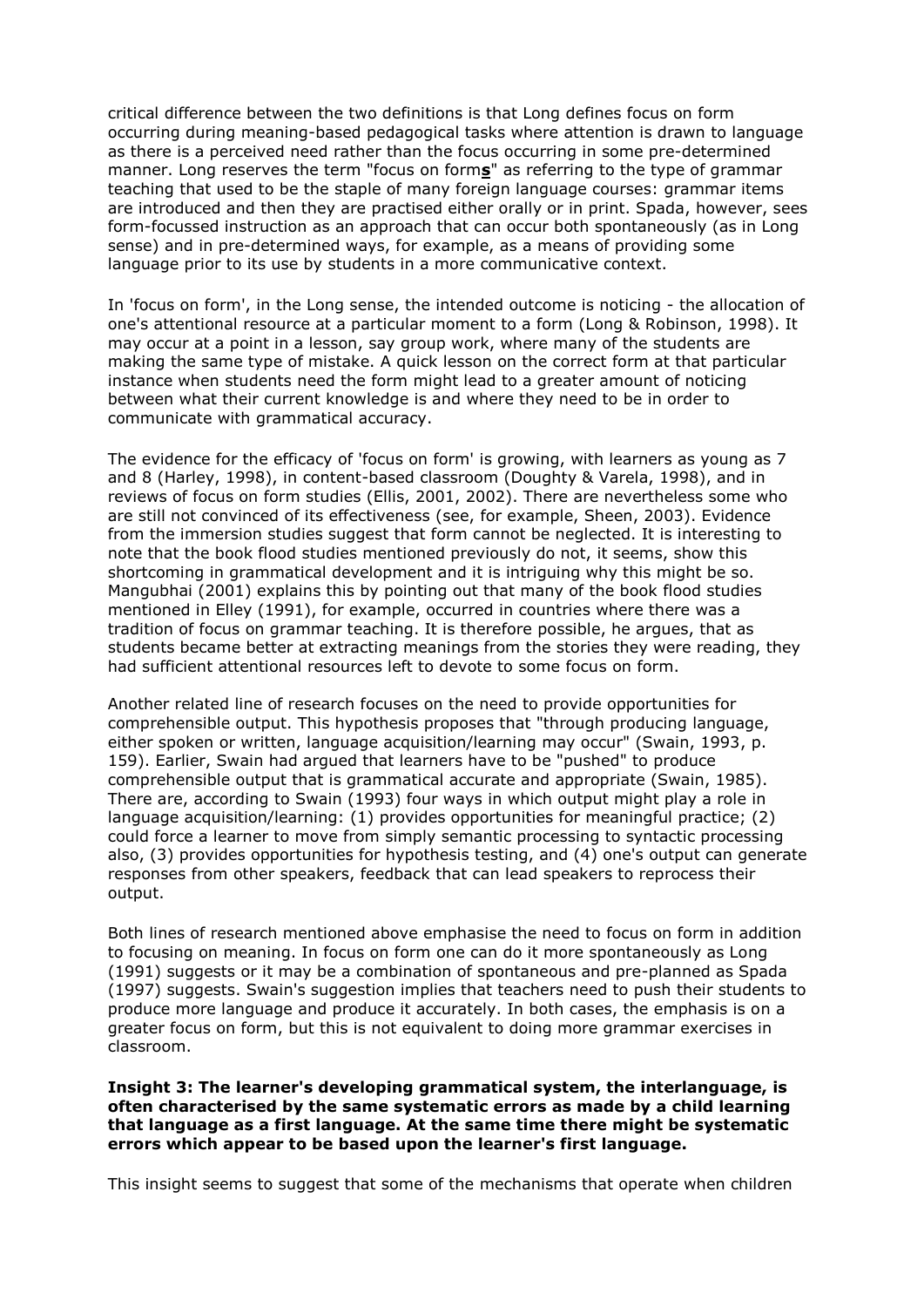are acquiring their first language operate also in second language acquisition (see for example, Ervin-Tripp, 1974, and papers in ; Hatch, 1978). In a seminal article Corder (1967) had suggested that perhaps second language learners had an "in-built syllabus" and that by analysing the errors learners were making we might get some insight into the grammatical system, the interlanguage, they were operating with at that particular moment in their learning.

Errors that arise out of the use of the rules of one's L1 in the second language context suggest that learners are using all their linguistic resources, including L1 resources, to convey their meanings. For example, 'Why daddy can go with us' is acceptable in French but English does not permit wh questions without verb inversion (Spada & Lighbown, 1999). A study of the interlanguage of ESL learners in Hong Kong found that the surface structure of many of the interlanguage strings or sentences in English were identical or very similar to the usual sentence structure of Chinese (Chan, 2004).

What are the implications of this insight for teaching? If learners make these systematic errors will they disappear as they refine their developing grammar of the second language? How do we account for a learner such as Wes described by Schmidt (1984). He was able to communicate quite successfully but continued to have many grammatical inaccuracies in his utterances. If a learner's interlanguage becomes fossilized the task of the teachers becomes one of motivating such learners to get over this hump - not an easy task. Granted that there is systematicity in the interlanguage, Insight 2, discussed previously, provides a pedagogical solution to assist learners to move to the next stage in their interlanguage, though not with 100% success (Selinker, 1992).

### **Insight 4: There are predictable sequences in SL acquisition; learners have to acquire certain structures first before they can acquire others as their interlanguage develops.**

Research has shown that there is a pattern and order in which certain grammatical features are learned, so that later items cannot be acquired until the earlier ones have been acquired. For example, the  $\sim$ ing progressive, plural and copula (to be) have to be acquired before the auxiliary (progressive, as in 'he is going') and the articles are acquired (Dulay, Burt, & Krashen, 1982). Pica (1983) found that learners undergoing instruction did not manifest a different order of acquisition of grammatical features in comparison to those learning the SL more naturalistically. An extensive study conducted in Germany with adults acquiring German as a second language found that there was a developmental sequence in the acquisition of a number of grammatical features (Meisel, Clahsen, & Pienemann, 1981). They also noted that there was some variability in language use, depending upon the linguistic context in which the particular grammatical item/structure was used. Pienemann has developed these ideas further under his Processability Theory (Pienemann, 1998).

Regarding Insight 4, there have been two schools of thought: the "zero option" (Ellis, 1997) and the other that might be termed 'non-zero option'. The zero option suggests no teaching of grammar and instead the creation of opportunities for the use of language naturalistically, as found in untutored contexts or children's development of L1 (Krashen, 1982; Prabhu, 1987) The non-zero proponents have tended to argue from a cognitivist viewpoint that explicit learning can become implicit through practice (Sharwood Smith, 1981) or have argued that while grammar instruction may not lead to acquisition, explicit rules may allow learners to exploit this knowledge at a time they are ready to acquire that particular grammatical feature of the SL (Lightbown, 1985a; Seliger, 1979).

SL teachers have traditionally rejected the zero option for many different reasons, which we do not need to go into here. Teachers can, however, combine the insights in #4 and #2 and provide focus on form instruction when necessary. It may not inevitably lead to the learning or acquisition of that particular grammatical item under focus unless the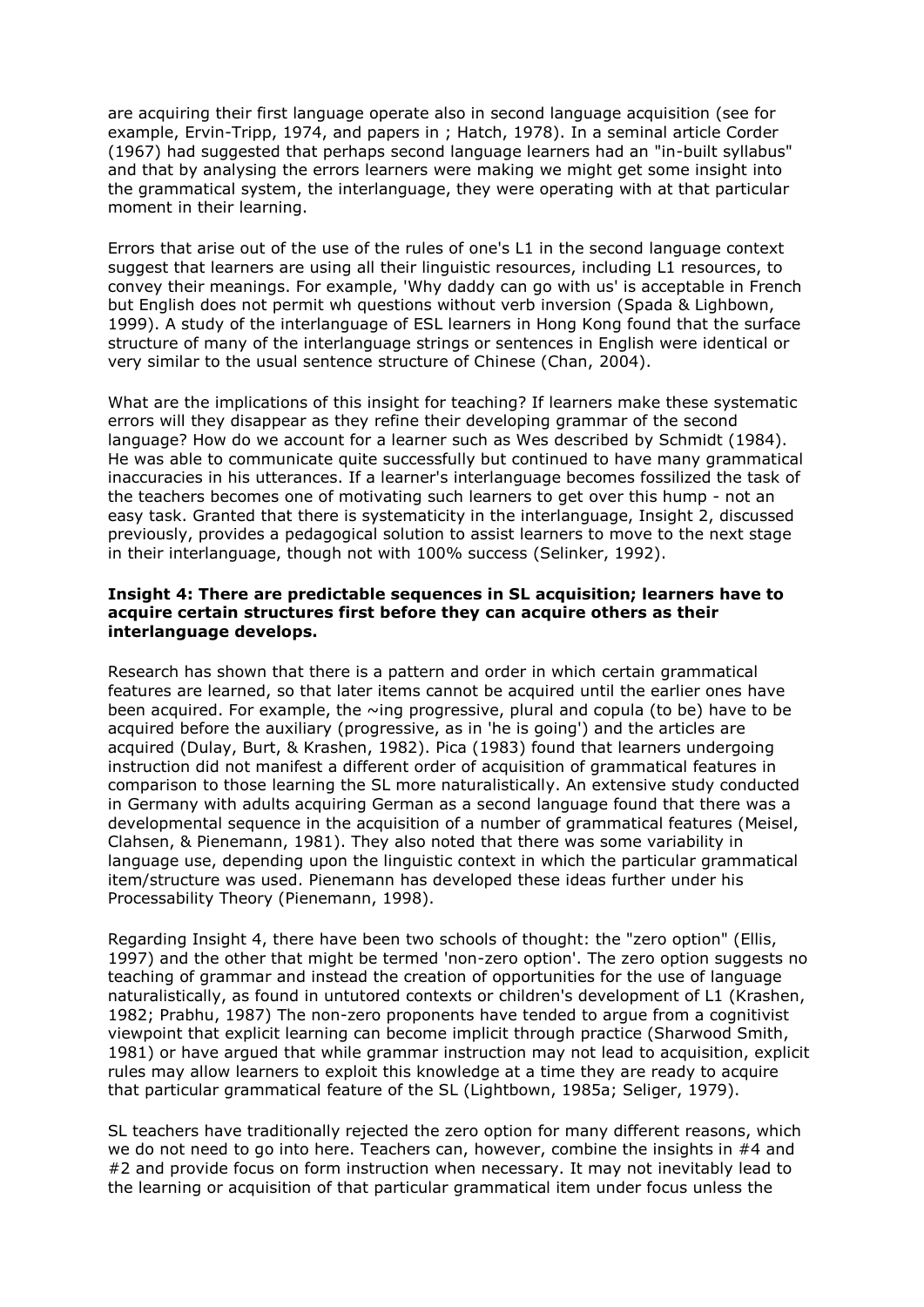learner(s) are developmentally ready to internalise it. It does reflect in a way Krashen's notion of  $i + 1$  (Krashen, 1981) but as with this notion, teachers are unlikely to know which of the students are ready for the next stage.

Insight 4 can also provide an explanation for the frequently experienced phenomenon in classroom that a grammar rule is taught one week and seemingly learned, only to find errors the following week which indicate that previous week's lesson did not produce the desired or expected learning.

# **Insight 5: To become fluent in a language, one must practise using it. (And as a corollary to this insight) To become fluent in a language, one must receive extensive L2 input.**

In light of the discussion that has taken place so far, it is evident that the practice in this insight does not refer to grammatical practice of structures of the type that used to be standard in structurally based programs or in many foreign language textbooks. Research suggests that language learning occurs best when learners are engaged in communicative acts (Lightbown & Spada, 1999), or to put it in another way, when learners are engaged in encoding and decoding meanings in acts of communication (oral or printed). Such interactions frequently require modification of input through classification requests or reformulations (Long, 1985). This view has increasingly been labelled the Interaction Hypothesis, with some studies showing a link between interactions and acquisition (Gass & Mackey, 1998; Swain & Lapkin, 1998; Van Lier, 1996).

As a corollary to this insight, one can say that very high levels of proficiency in a SL are unlikely to be developed in times that are normally allocated for foreign languages in school systems.

Practice, as conceptualised here, leads to a great amount of input (and output) that learners experience. It is therefore underpinned by the same research and arguments mentioned previously about the necessity of extensive exposure for the development of proficiency in a second language. This can be problematic in foreign language contexts where language input may be confined to the formal classroom. This does not necessarily have to be the case. Teachers might provide practice through making available to their students stories or other printed material in the SL to be read in or outside the classroom. Other sources of input - and hence practice - are videotapes of selected films, audiotapes of selected songs, stories or whatever might capture the interest of the particular group of learners. Another strategy for foreign language teachers is to encourage the formation of a Second Language Club, the members of which get together to use the language for purposes of communication and opportunities are seized to invite a speaker of the SL to present a talk or interact with its members. In other words, teachers should have dinning through their head the word 'input', 'input','input'.

# **Insight 6: Knowing a language rule does not mean that one will be able to use it in communicative interaction or in writing.**

This is one insight that teachers paradoxically know and yet do not seem to know. Anecdotally we know that teachers have had frequent experiences in their classrooms where their students can recite the rule but still break that same rule when speaking or writing. Yet, having known this, having this insight, teachers used to - and I use this deliberately as a way to referring to BCA (before communicative approaches) - teach grammar rules in the hope that they would translate into, what we would now refer to as communicative competence. This insight suggests that the focus in classroom should not be on learning explicit rules of a language, but on activities that are meaning focused. On the other hand, we have seen evidence from research on immersion language teaching that simply focusing on meaning may not draw the attention of learners to the forms in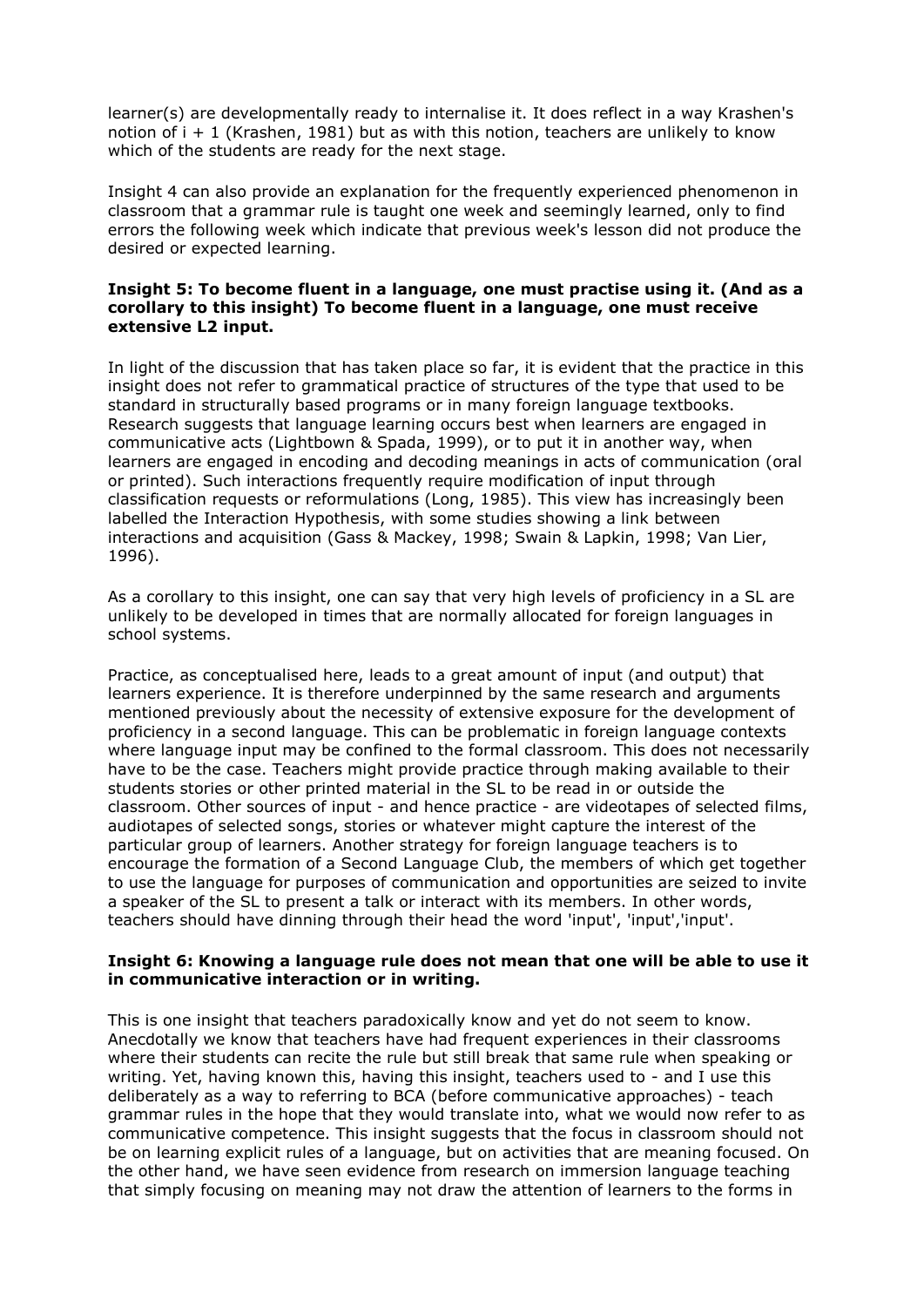which meanings are encoded. We have also seen the argument that perhaps the rules that are learned become useful to the learners when they are ready to acquire those particular rules. We are thus led back to our insight number 2, which talked about focus on form.

# **Insight 7: Isolated explicit error correction is usually ineffective in SL learning.**

Isolated explicit error correction refers to those instances where a teacher corrects a student but does not focus attention on that particular error. As Spada (1997) in her review on form-focussed instruction concludes instruction was likely to be more effective when there was greater explicitness in the instruction. Isolated explicit error correction, as defined above, does not have the characteristic of explicitness and therefore is not likely to be effective. This insight seems to suggest that to make some changes to the language behaviour of students error feedback may have to be over a sustained period of time. In light of insight #4, however, error correction is likely to be effective only when the students are ready for that bit of information. This might be one of the explanations for a study in which no differences were found between a group which received sustained error correction and one that did not (DeKeyser, 1993), though the study also found some interesting individual variation, including the effect of anxiety.

One form of error correction that is frequently used by teachers is, what is called, 'recast'. A student says, 'Jill go to town', and the teacher says, 'Yes, Jill went to town' in the hope that the student will have noticed the mismatch in the use of the verb by her and by the teacher. But students, it seems, do not always notice the difference. Lyster (1998) has shown that in the immersion language classrooms he studied - that is, in content-based classrooms - it is difficult for students to distinguish between feedback which confirms the content of what has been said, from the feedback meant to provide information on linguistic accuracy or pragmatic appropriateness. This is a caveat for teachers but should not be regarded as deterring them from bringing to the notice of students the mismatch between what they are producing currently and what is ultimately required of them.

# **Insight 8: In meaningful contexts learners are able to comprehend much more than can be judged by their ability to produce accurately language of comparable complexity.**

Those who have had experiences with children will no doubt recall the fact that children seem to understand a lot more than what their spoken language might suggest (see, for example, Wanner & Gleitman, 1982). In other words, comprehension far exceeds the ability to produce language of comparable complexity. It has been argued that a similar situation can be found in second language acquisition and that this situation should be exploited in the sense that production should be delayed (Krashen, 1982). In meaningful contexts, SL learners can often guess the meanings by focusing on content words, or using knowledge of the world. For example, in a study reported in Mangubhai (1991), there was a learner who had been quite "fluent" in his understanding of the instructions (the study used Total Physical Response method of teaching Hindi as a second language). In his retrospective report he mentioned that he was able to achieve this fluency because he focussed on the content words only and used the contextual knowledge, if it was needed, to guess the meaning. He was, what was called in the study, an 'input stripper'. By the 15th instructional session, when the sentences had become a little more complicated, and he was not always getting his actions right, he stated that he would have to start paying attention to the little words.

What implications can teachers draw from this insight? This insight suggests that teachers can occasionally use materials (both oral and printed) that may, on the surface, appear quite difficult for the learners but which may still be understood, provided, that the activity or activities associated with such use do not expect learners to get detailed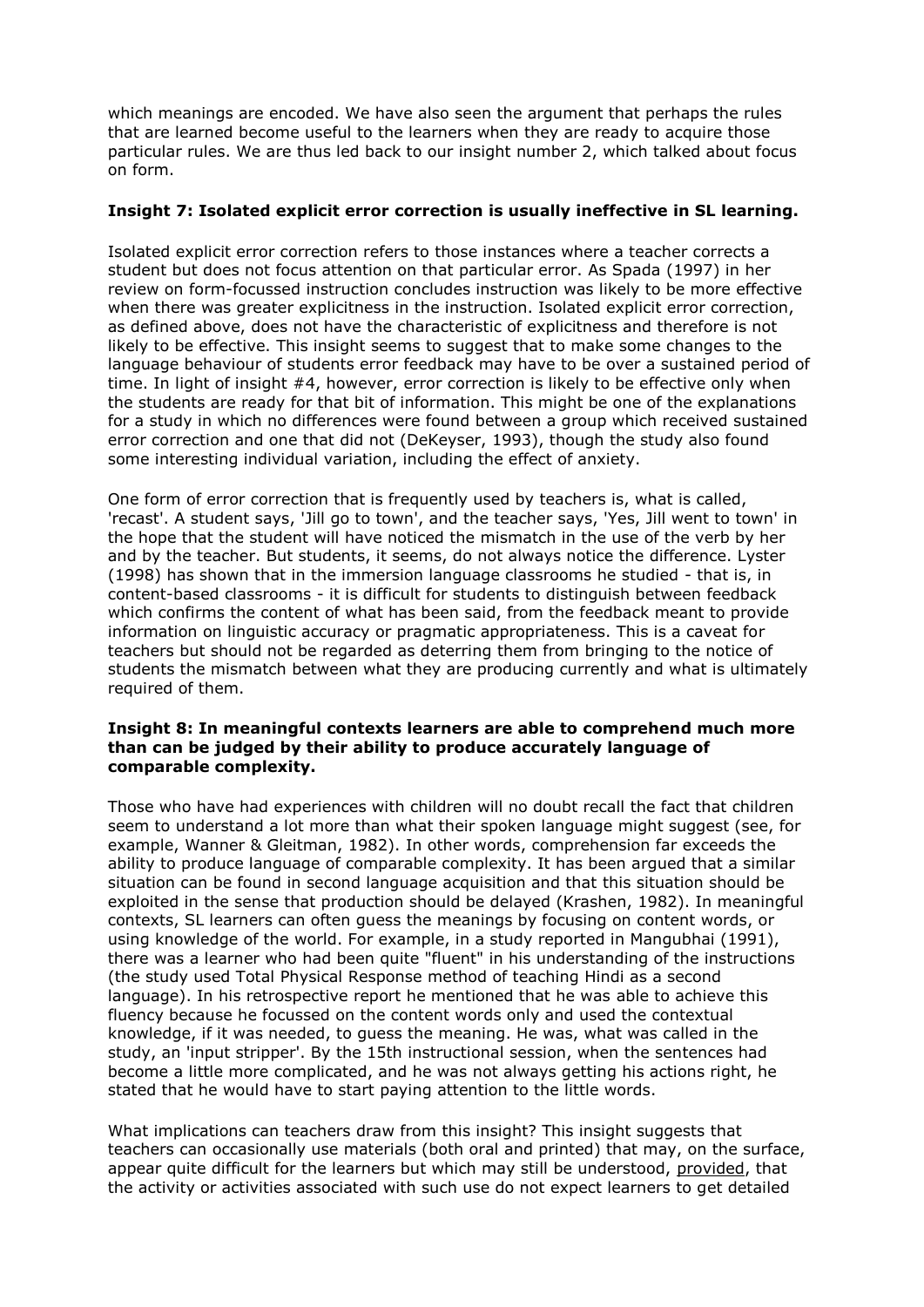meanings of the text, but rather the gist of what has been heard or read. The impetus for such uses might lie in the intrinsic interest of the topic combined with the planned activities that require oral interaction or written production based on that particular topic. This is not a plea to use materials that are beyond the ability levels of learners, but rather that, where such materials are used, surprising amounts of comprehension may in fact occur which may provide an input into other planned activities.

### **Insight 9: The different rate of learning observed in our students arises out of individual differences.**

In any one class the same curriculum is taught to the same students, frequently by the same teacher, providing, in theory, the same amount of input. Yet the outcomes at the end of a program are quite variable for the learners. It might be true that the same amount of input may have been theoretically provided, but as was pointed out many years ago by Corder (1967) it is what learners attend to, the intake, that matters. Attention to input may be driven by many factors, including the moderating effect of learners' preferred learning styles, the level of motivation, the ability of learners to cope with degrees of ambiguity, the amount of anxiety, some of which might be more learnerspecific, and so on.

There are a number of studies which show the (mostly) negative effects of anxiety (Dupuy, 1997; Ganshow & Javorshy, 1994; Saito & Samimy, 1996; Young, 1990), the positive effect of motivation (Gardner, 1985; Noels, Pelletier, Clément, & Vallerand, 2003), and relationship between tolerance of ambiguity and SL proficiency (Chapelle & Roberts, 1986). There are other individual differences that have eventual impact upon the outcomes. In the Mangubhai (1991) study mentioned previously, one of the students wanted to know the meaning of every word from the very beginning of the lessons, while another was quite happy to chunk things and unpack them later, with the result the first student's outcome at the end of the teaching sessions was considerably less than the outcome achieved by the chunker.

As teachers, it is not possible to address many of the things that students bring to the classroom - what is sometimes referred to as the presage factors. However, teachers can try to minimise the anxiety factor in their particular classroom, or to vary classroom activities in ways that might address students' different learning styles, or develop classroom materials and activities keeping the factor of motivation in mind, in ways that D?rnyei (1994) (and others) have discussed.

As research progresses, further insights into the acquisition/learning of second languages will be achieved. These insights need to be translated into classroom practice but this is not an easy matter as practices do not change easily until new knowledge is internalised into the thinking and practices of teachers. How this might occur is the matter of the next section. However, it would be both appropriate and timely to end this section of the discussion on insights from research with words of wisdom from Lightbown (2000, p. 454, emphases added):

No matter how sound the research on which new ideas, materials and techniques are based, pedagogical innovations must be implemented and adapted according to local conditions, the strengths of individual teachers and students, the available resources, the age of the learner, and the time available for teaching

I next want to discuss briefly some insights achieved from the extensive research that has been conducted with teachers about their thinking and their theories of teaching (or practical theories) with which they operate in classroom. There is much that can be said on this topic but I have restricted myself to two related insights which I believe are pertinent for teachers.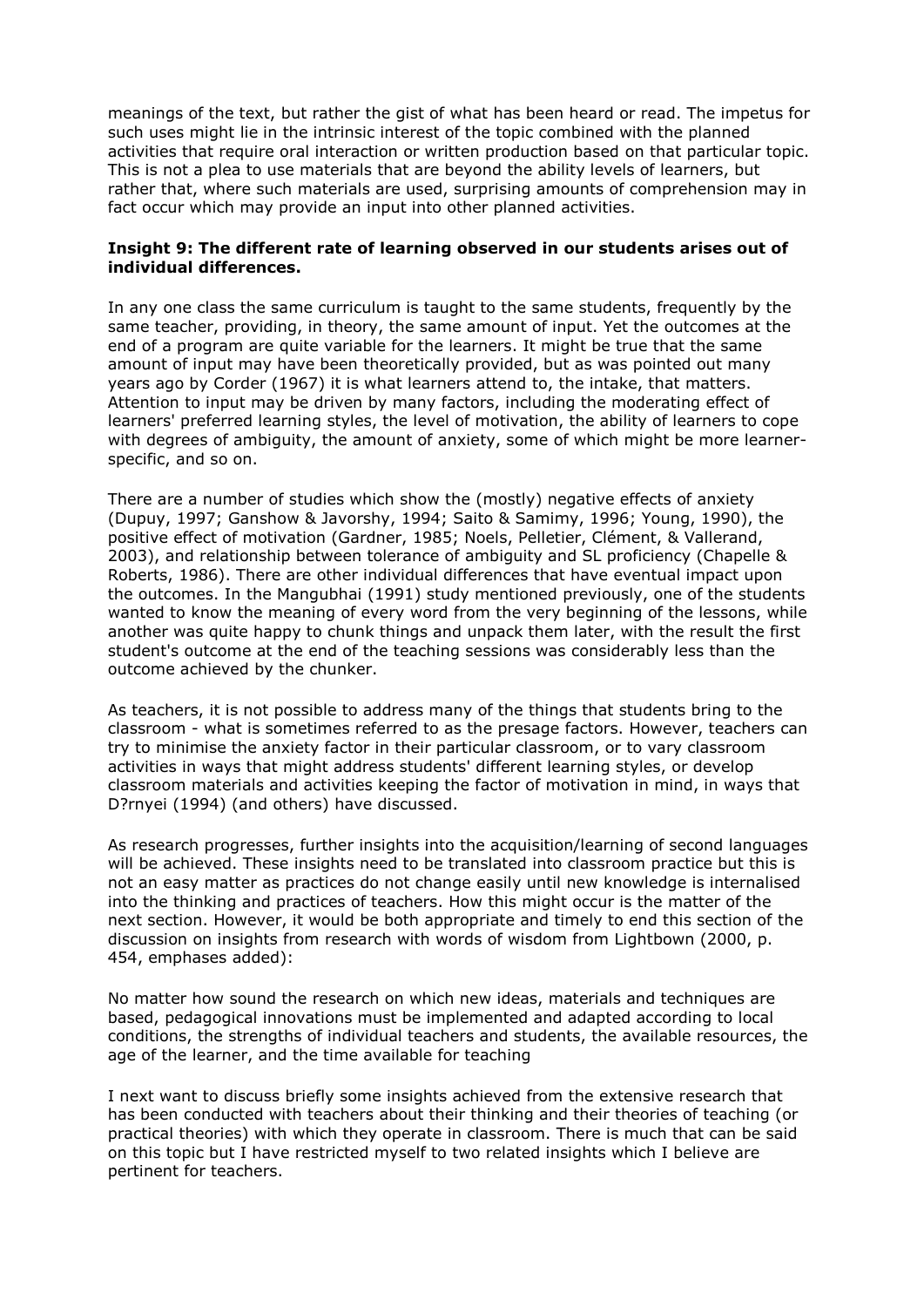# **Teacher Insight 1: The pour into a vessel view of knowledge does not work.**

Personal knowledge is the teacher's filter for interpreting new information. It guides teacher actions in concrete and specific situations (Brown & McIntyre, 1993). However, a teacher is not an island, and therefore personal knowledge should not be interpreted to mean that teachers have their own unique knowledge, not sharing any commonalities with other teachers. On the contrary, teachers' personal knowledge has a number of shared elements with other teachers because it originates from practical experiences with a number of commonalities, formal schooling in the past, initial teacher education or continuing professional training (Calderhead, 1996). However, the interpretation and internalisation of new knowledge is filtered through the sum total of knowledge (and experiences) that teachers bring to the task of learning or putting an idea into operation in classroom. Kennedy (1991, cited in Freeman, 2002, p. 6) summed up this issue quite succinctly when he said that "[t]eachers, like other learners, interpret new content through their existing understandings, and modify and reinterpret new ideas on the basis of what they already know and believe". And teachers are not likely to change their beliefs about second language learning or acquisition by simply being told about other alternatives or different beliefs (see, for example, Pajares, 1992). What guides teachers' behaviours in classroom is discussed under the next insight.

# **Teacher Insight 2: Teachers' practical theories guide their behaviour in classrooms**

Practical theories are viewed as "… notions about how to teach which have been crafted by individual teachers from their own experiences of teaching to suit their own particular work settings. [They are] … the valued residue of countless hours of practice, trial and error and reflection (Marland, 1998, p. 16, emphases added). Personal practical theories are known by a number of other terms also, including personal practical knowledge (Connelly, Clandinin, & Ming, 1997; Elbaz, 1983). What is important to note is that these practical theories arise out of teachers' experiences and not some theoretical knowledge and that they are contextually developed.

What does this insight entail? What would a teacher reading this article take from this insight? If teachers were to try to put into effect, say, task based learning in their classrooms they would put that approach into action in different ways depending upon their understanding of the approach, their beliefs about its efficacy and their evaluation of its likely success in their particular context. Each of these factors could operate differently for different teachers because each would be filtered through the personal practical knowledge of the teachers. Frequent practice, trial and error and reflection might make the practices more congruent to descriptions given in the literature.

Teacher development can thus be seen as the development of more complex and richer practical theories. Such developments might be triggered by a conference, a workshop or seminar teachers have attended, or courses of study undertaken, such as a masters in TESOL, or indeed by critical events in classroom itself. They, especially study, give teachers tools to test their theories against other theories, to try out new approaches and as a result of these attempts to enrich their own practical theory. In the literature on general education, what teachers come to know what they know, is sometimes referred to as "new scholarship" (Zeichner, 1999).

I have talked about insights about second language acquisition gained from research and insights we have gained about how professional knowledge of teachers develop. These research insights can remain outside teachers' personal practical theories or teachers can try to unpack the ramifications of them for their classroom practice, and in doing so and reflecting upon the results, reframe their own experiences in classroom into a much richer personal practical theory.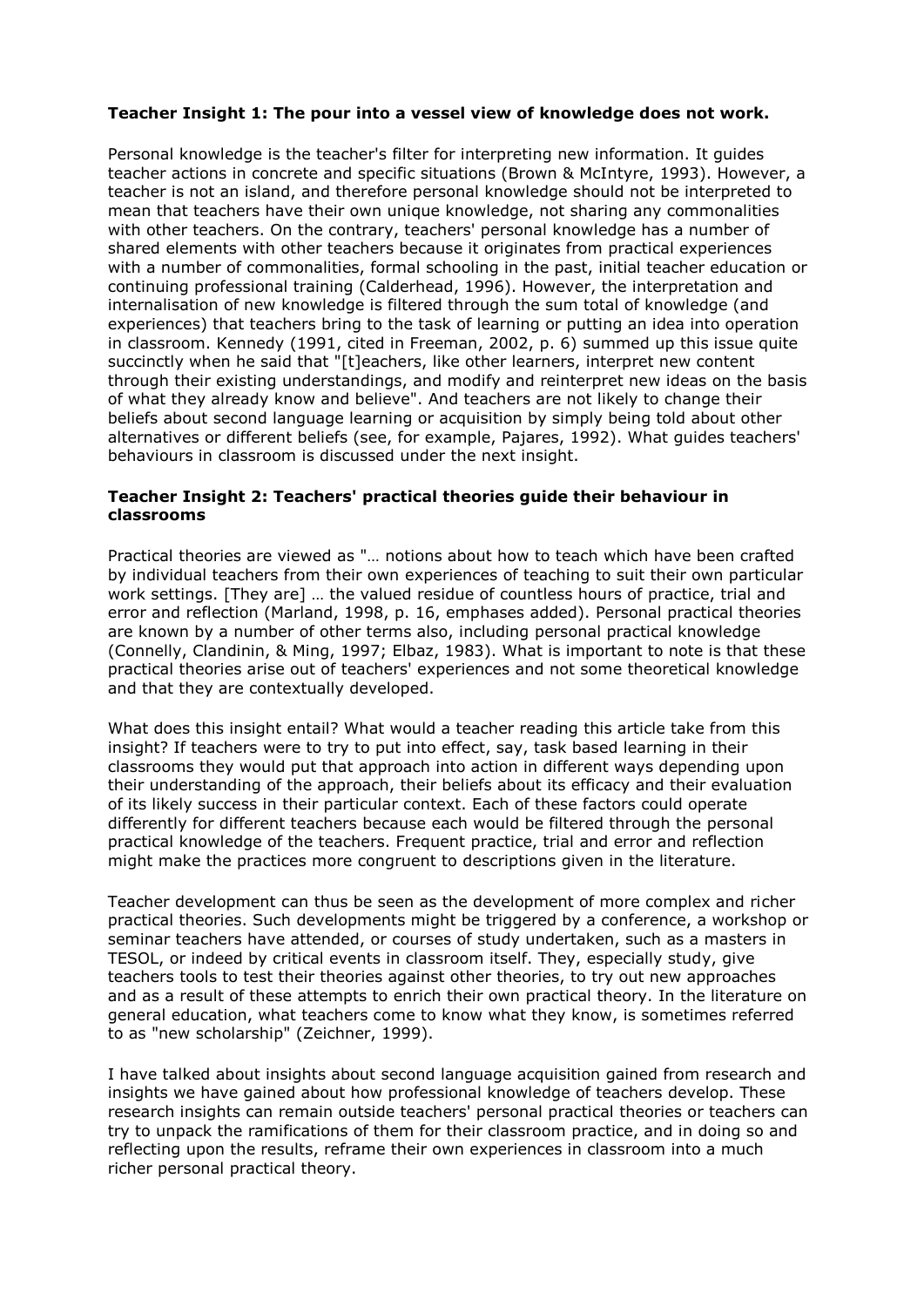I would like to end this article with a quote from a recent article by Johnson (2006, p. 248) who has paraphrased the well known educator, Dewey of the first half of the twentieth century:

…it is through the attitudes of open-mindedness (seeking alternatives), responsibility (recognizing consequences), and wholeheartedness (continual self-examination) that teachers come to recognize their own assumptions about themselves as teachers, about their students, about the curriculum they teach, and about the nature and impact of their teaching practices.

#### **References**

Brown, H. D. (2000). Principles of language learning and teaching (4th ed.). White Plains, NY: Addison, Wesley, Longman, Inc.

Brown, S., & McIntyre, D. (1993). Making sense of teaching. Buckingham: Open University.

Chan, A. Y. W. (2004). Syntactic transfer: Evidence from the interlanguage of Hong Kong Chinese ESL learners. Modern Language Journal, 88(1), 56-74.|

Chapelle, C., & Roberts, C. (1986). Ambiguity tolerance and field independence as predictors of proficiency in English as a second language. Language Learning, 36(1), 27- 45.

Connelly, F. M., Clandinin, D. J., & Ming, F. H. (1997). Teachers' personal practical knowledge on the professional knowledge landscape. Teaching and Teacher Education, 13(7), 665-674.

Corder, S. P. (1967). The significance of learner's errors. International Review of Applied Linguistics, 5(4), 162-170.

DeKeyser, R. M. (1993). The effect of error correction on L2 grammar knowledge and oral proficiency. Modern Language Journal, 77(4), 501.

Dörnyei, Z. (1994). Motivation and motivating in the foreign language classroom. Modern Language Journal, 78(3), 273-284.

Doughty, C., & Varela, E. (1998). Communicative focus on form. In C. Doughty & J. Williams (Eds.), Focus on form in classroom SLA (pp. 114-138). Cambridge: Cambridge University Press.

Dulay, H., Burt, M., & Krashen, S. (1982). Language two. New York: Oxford University Press.

Dupuy, B. C. (1997). Literature Circles: An Alternative Framework for Increasing Intermediate FL Students' Comprehension and Enjoyment of Texts in the Target Language. Mosaic, 5(1), 13-16.

Elbaz, F. (1983). Teacher thinking: A study of practical knowledge. London: Croom Helm.

Elley, W. B. (1991). Acquiring literacy in a second language: the effect of book-based programs. Language Learning, 41, 375-411.

Elley, W. B., & Mangubhai, F. (1983). The impact of reading on second language learning. Reading Research Quarterly, 19, 53-67.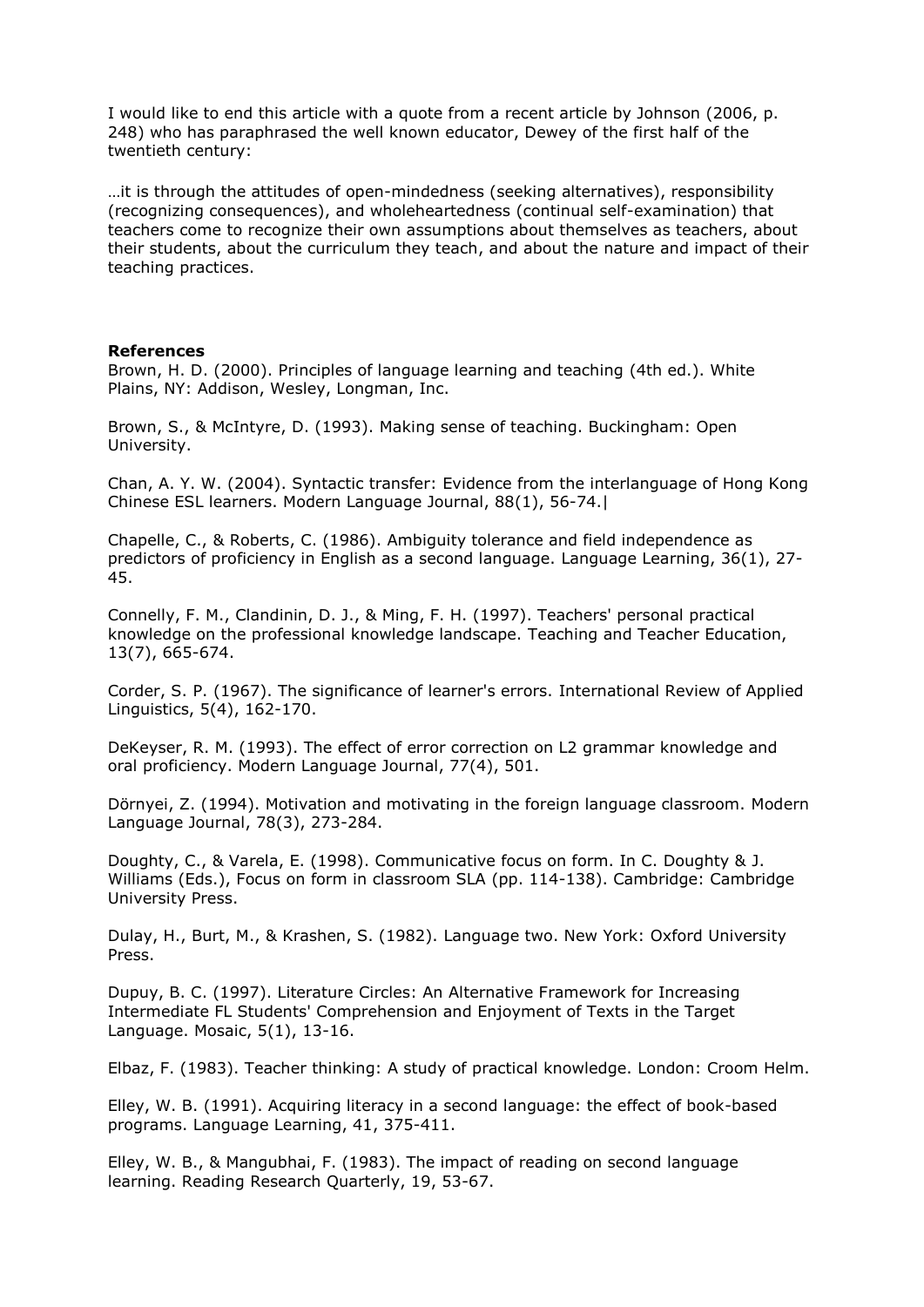Ellis, N. C. (2005). At the interface: Dynamic interactions of explicit and implicit language knowledge. Studies in Second Language Acquisition, 27, 305-352.

Ellis, R. (1997). SLA research and language teaching. Oxford: Oxford University Press.

Ellis, R. (2001). Form-focused instruction and second language learning. Language learning, 51:Supplement 1, 391-.

Ellis, R. (2002). Does form-focused instruction affect the acquisition of implicit knowledge: A review of the research. Studies in Second Language Acquisition, 24(2), 223-236.

Ellis, R. (2005). Principles of instructed language learning. System, 33(2), 209-224.

Ervin-Tripp, S. M. (1974). Is second language learning like the first? TESOL Quarterly, 8(2), 111-127.

Freeman, D. (2002). The hidden side of the work: Teacher knowledge and learning to teach. A perspective from North American educational research on teacher education in English language teaching. Language Teaching, 35, 1-13.

Ganshow, L., & Javorshy, J. (1994). Differences in language performance among high-, average-, and low-anxious college foreign language learners. Modern Language Journal, 78(1), 41-55.

Gardner, R. (1985). The role of attitudes and motivation in second language learning: Correlational and experimental considerations. Language Learning, 35(2), 207-227.

Gass, S. M., & Mackey, A. (1998). The role of input and interaction in second language acquisition. Modern Language Journal, 82(3), 299.

Genesee, F. (1987). Learning through two languages. Cambridge, Mass.: Newbury House Publishers.

Halliday, M., McIntosh, A., & Strevens, P. (1964). The linguistic sciences and language teaching. London: Longman.

Harley, B. (1998). The role of focus-on-form tasks in promoting child L2 acquisition. In C. Doughty & J. Williams (Eds.), Focus on form in classroom SLA (pp. 156-174). Cambridge: Cambridge University Press.

Harley, B., & Swain, M. (1984). The interlanguage of immersion students and its implications for second language learning. In A. Davies, C. Criper & A. Howatt (Eds.), Interlanguage (pp. 291-311). Edinburg: Edinburgh University Press.

Harrison, C., & Gough, P. B. (1996). Compellingness in reading research. Reading Research Quarterly, 31(3), 334-341.

Hatch, E. M. (Ed.). (1978). Second language acquisition: A book of readings. Rowley, Mass.: Newbury House Publishers.

Johnson, K. E. (2006). The sociocultural turn and its challenges for second language teacher education. TESOL Quarterly, 40(1), 235-257.

Krashen, S. (1979). The monitor model for second language acquisition. In R. Gingras (Ed.), Second language acquisition and foreign language teaching. Arlington, VA: Center for Applied Linguistics.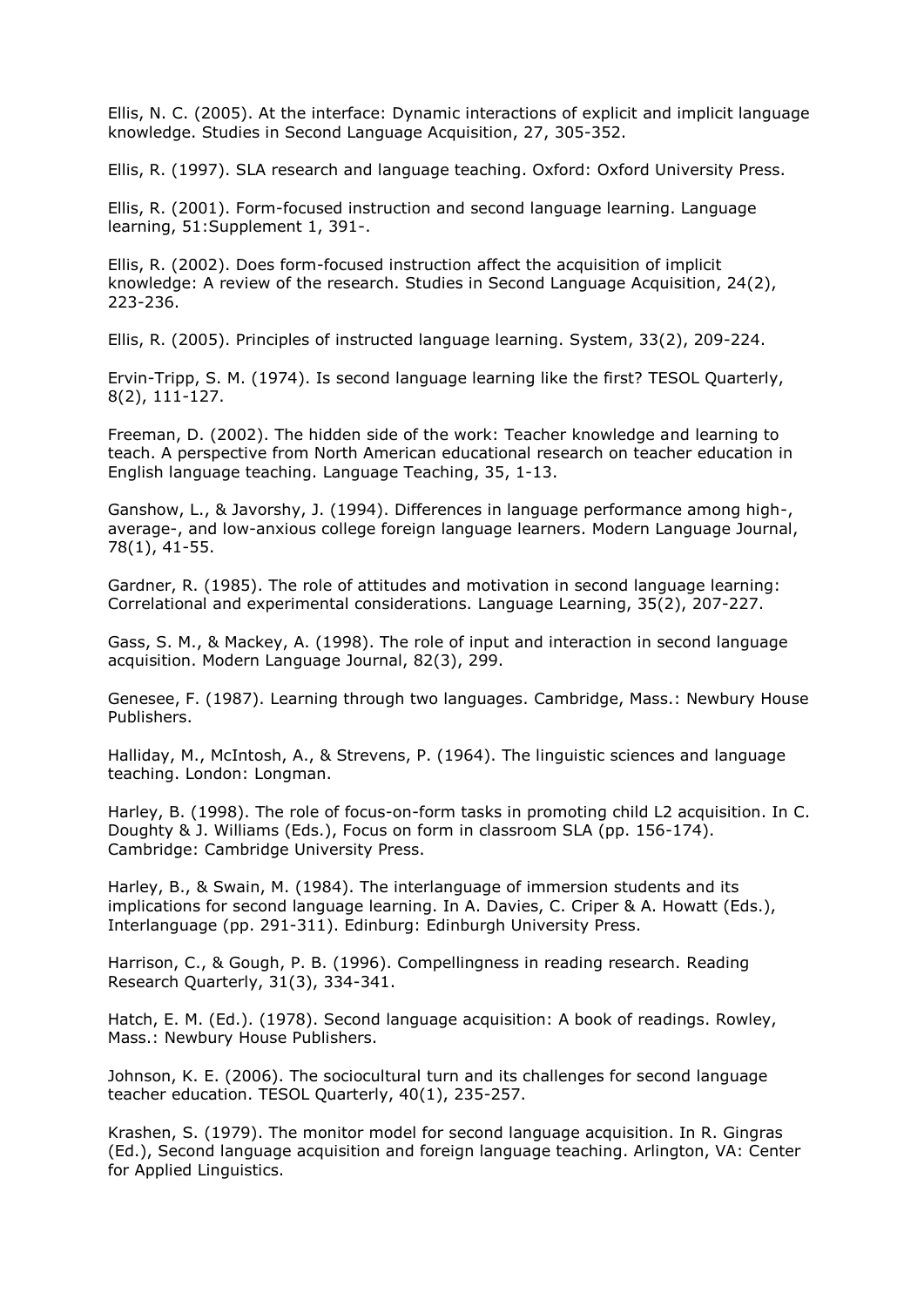Krashen, S. (1981). Second language acquisition and second language learning. Oxford: Pergamon.

Krashen, S. (1982). Principles and practice in second language learning and acquisition. Oxford: Pergamon.

Krashen, S. (1985). The input hypothesis: issues and implications. California: Laredo Publishing Co Inc.

Krashen, S. (1991). The input hypothesis: an update. In Linguistics and language pedagogy: the state of the art (pp. 409-431). Washington, D.C.: Georgetown University Press.

Krashen, S. (1993a). The case for free voluntary reading. The Canadian Modern Language Review, 50(1), 72-82.

Krashen, S. (1993b). The power of reading. Englewood, Colorado: Libraries Unlimited, Inc.

Krashen, S. (1994). The input hypothesis and its rivals. In N. Ellis (Ed.), Implicit and explicit learning of languages (pp. 45-77). New York: Academic Press.

Lamendella, J. (1997). General principles of neurofunctional organization and their manifestations in primary and non-primary language acquisition. Language Learning, 17, 155-196.

Lightbown, P. (1985a). Can language acquisition be altered by instruction? In K. Hyltenstam & M. Pienemann (Eds.), Modelling and assessing second language acquisition. Clevedon, Avon: Multilingual Matters.

Lightbown, P. (1985b). Great expectations: second language acquisition research and classroom teaching. Applied Linguistics, 6, 173-189.

Lightbown, P. (2000). Classroom SLA research and second language teaching. Applied Linguistics, 21(4), 431-462.

Lightbown, P., & Spada, N. (1999). How languages are learned (Revised ed.). Oxford: Oxford University Press.

Long, M. (1985). Input and second language acquisition theory. In S. G. C. Madden (Ed.), Input in second language acquisition (pp. 377-393). Rowley, Mass.: Newbury House.

Long, M. (1991). Focus on form: a design feature in language teaching methodology. In K. de Bot, R. B. Ginsberg & C. Kramsch (Eds.), Foreign language research in crosscultural perspective (pp. 39-52). Amsterdam: John Benjamins Publishing Co.

Long, M., & Robinson, P. (1998). Focus on form: theory, research, and practice. In C. Doughty & J. Williams (Eds.), Focus on form in classroom SLA (pp. 15-41). Cambridge: Cambridge University Press.

Lyster, R. (1998). Recasts, repetition, and ambiguity in L2 classroom discourse. Studies in Second Language Acquisition, 20(1), 51-81.

Mangubhai, F. (1991). The processing behaviors of adults second language learners and their relationship to proficiency. Applied Linguistics, 12, 268-298.

Mangubhai, F. (2001). Book floods and comprehensible input floods: providing ideal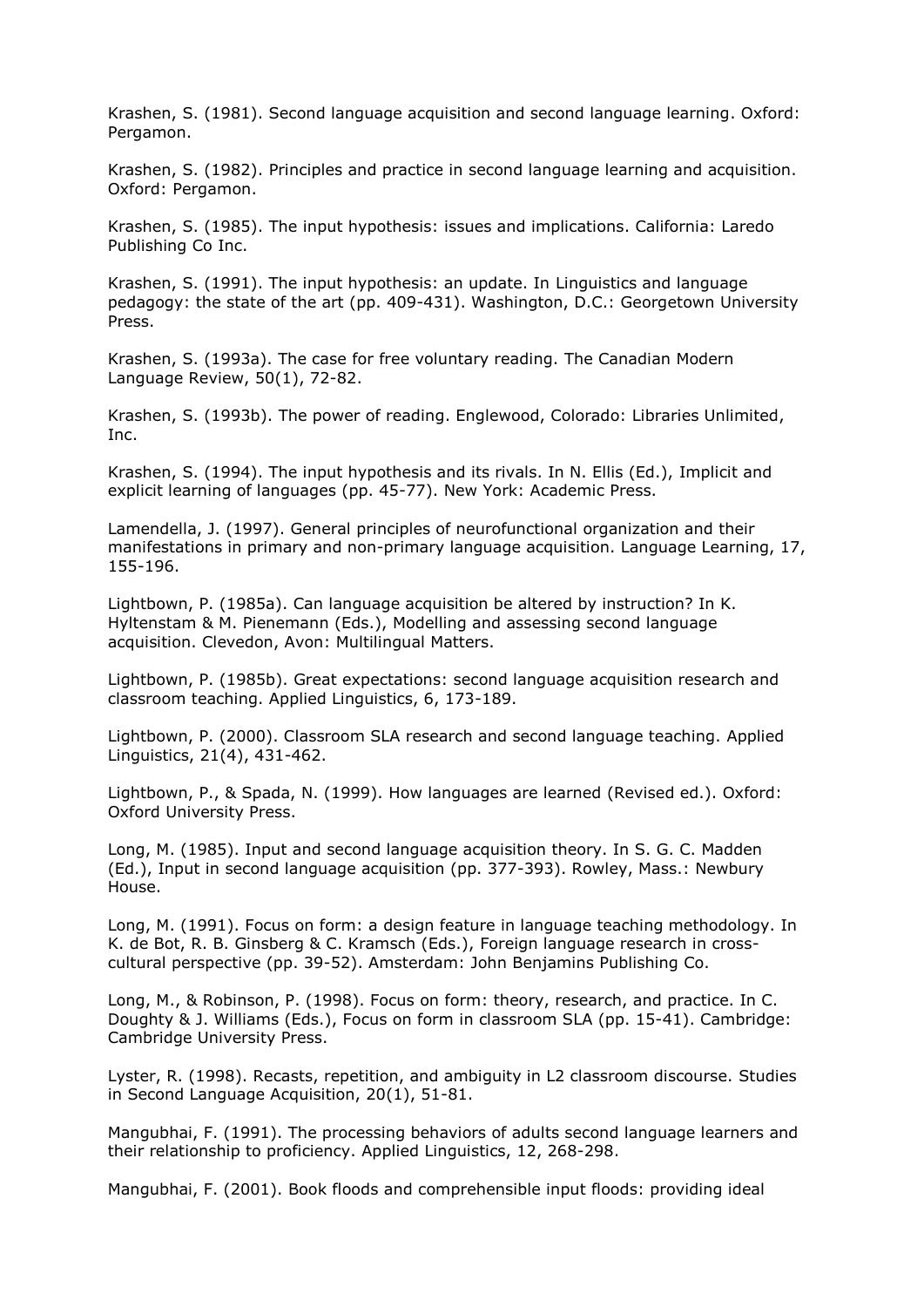conditions for second language acquisition. International Journal of Educational Research, 35, 147-156.

Marland, P. (1998). Teachers' practical theories: Implications for preservice teacher education. Asia-Pacific Journal of Teacher Education and Development, 1(2), 15-23.

Meisel, J., Clahsen, H., & Pienemann, M. (1981). On determining developmental stages in natural second language acquisition. Studies in Second Language Acquisition, 3(2), 109-135.

Myles, F., Hooper, J., & Mitchell, R. (1998). Rote or rule? Exploring the role of formulaic language in classroom foreign language learning. Language Learning, 48(3), 323-363.

Noels, K. A., Pelletier, L. G., Clément, R., & Vallerand, R. J. (2003). Why are you learning a second language? Motivational orientations and self-determination theory. Language Learning, 53(1), 33-64.

Pajares, F. (1992). Teachers' beliefs and educational research: cleaning up a messy construct. Review of Educational Research, 62(3), 307-332.

Pica, T. (1983). Adult acquisition of English as a second language under different conditions of exposure. Language Learning, 33, 465-497.

Pienemann, M. (1998). Language processing and second language development: Processability theory. Amsterdam: John Benjamins Publishing Co.

Prabhu, N. S. (1987). Second language pedagogy. Oxford: Oxford University Press.

Saito, Y., & Samimy, K. K. (1996). Foreign language anxiety and language performance: A study of learner anxiety in beginning, intermediate, and advanced-level college students of Japanese. Foreign Language Annals, 29(2), 239-252.

Schmidt, R. (1984). The strengths and limitations of acquisition: A case study of an untutored language learner. Language, Learning, and Communication, 3, 1-16.

Schmidt, R. (1990). The role of consciousness in second language learning. Applied Linguistics, 11(2), 17-46.

Schmidt, R. (1992). Psychological mechanisms underlying second language proficiency. Studies in Second Language Acquisition, 14, 357-385.

Schmidt, R. (1993). Awareness and second language acquisition. In W. Grabe (Ed.), Annual Review of Applied Linguistics, Vol 13 (pp. 206-226). New York: Cambridge University Press.

Schmidt, R. (2001). Attention. In P. Robinson (Ed.), Cognition and second langauge instruction (pp. 3-32). Cambridge: Cambridge University Press.

Schumann, J. (1978a). The acculturation model for second language acquisition. In R. Gringras (Ed.), Second language acquisition and foreign languge teaching (pp. 27-50). Arlington, VA: Center for Applied Linguistics.

Schumann, J. (1978b). The pidginization process: a model of second language acquisition. Rowley, Mass.: Newbury House.

Schumann, J. H. (1986). Research on the acculturation model for second language acquisition. Journal of Multilingual and Multicultural Development, 7(5), 379-392.